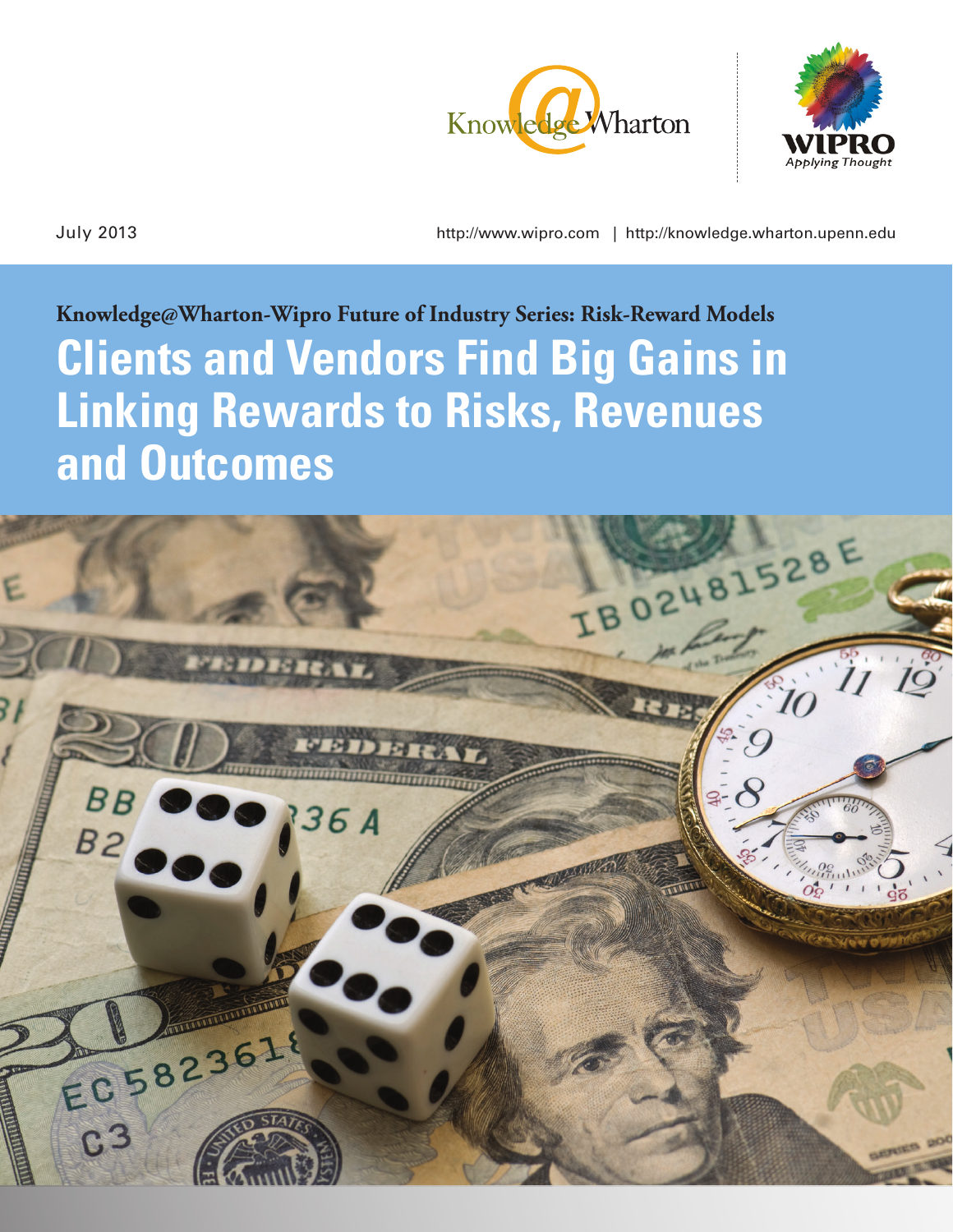# Knowledge@Wharton-Wipro Future of Industry Series: Risk-Reward Models **Clients and Vendors Find Big Gains in Linking Rewards to Risks, Revenues and Outcomes**

A tougher economy, increased competition and constrained budgets are forcing businesses to gravitate towards innovative contracting models. Across industry groups, companies and their third party vendors are showing increasing preference for risk-reward contracts over traditional time-and-materials contracts. Experienced service providers are displaying a bigger appetite for riskier projects that bring more rewards. Trust and maturity on both sides are the key prerequisites for risk-reward models to be mutually beneficial, says Malay Verma, vice president and global head of the Cisco business unit at Wipro Technologies and Ravi Aron, senior fellow at Wharton's Mack Center for Technological Innovation. Verma and Aron share insights on how these models are evolving in this "Future of Industry" series white paper produced by Knowledge@Wharton and sponsored by Wipro Technologies.



Many companies these days have fewer discretionary funds available to invest in new products, including creating prototypes and proof-of-concept studies. At the same time, competition is forcing them to be more efficient and improve customer experiences. "This is driving companies to look for innovative models," says

Malay Verma, vice president and global head of the Cisco business unit at Wipro Technologies. According to Verma, risk reward contract models could be a good alternative.

Risk-reward models have been around but not commonly used for a decade now. "Now, they are on a faster growth path," says Verma. "Both vendors and their clients have a greater need for these models," he says. "There is consolidation within industries and companies want to be

ahead of the curve. Vendors also want to go up the value chain and are willing to take higher risks." For example, he says the networking products and services industry has become more competitive as compared to what is was a few years ago. Competition is intense with numerous players including Cisco, Huawei, Juniper, Alcatel and Ericsson, he adds.

Risk-reward contracts allow client companies to overcome three types of risks they encounter in the traditional time-and-materials model, according to [Ravi Aron](http://mackcenter.wharton.upenn.edu/about/faculty-fellows-management/senior-fellows/), senior fellow at Wharton's Mack Center for Technological Innovation. One is "operational risk," where a project underperforms because the vendor has insufficient competence or if the project specifications change frequently. The second is "strategic risk," where a project may fail if a vendor under invests in testing or quality control, or if the client changes contract terms. "Composite risk" is the third type of vulnerability some companies face, especially when they may have lost key capabilities over time or whose vendors have limited flexibility.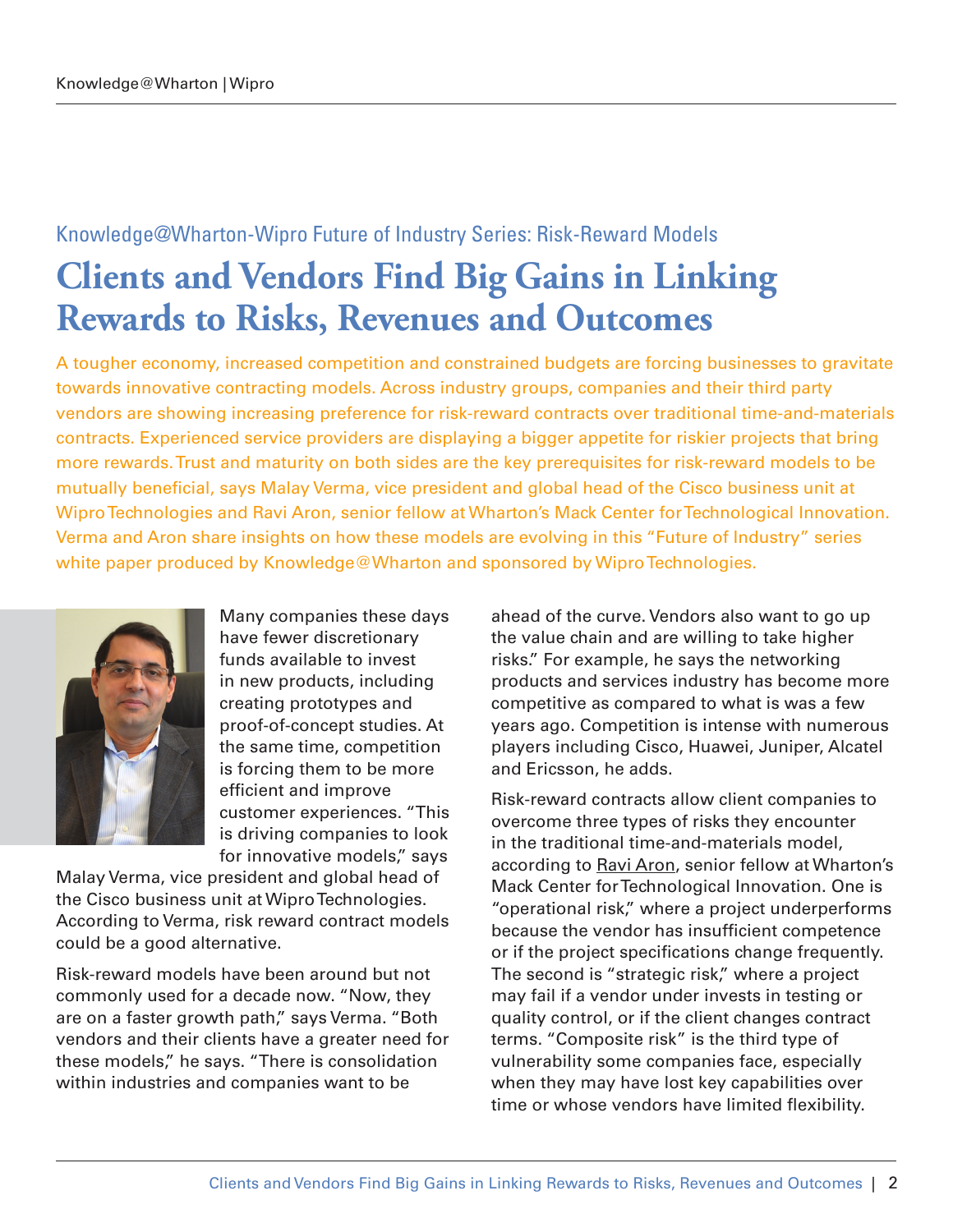Revenue- or gain-sharing models lower strategic and operational risks for a client when payments to service providers are tied to a set of business metrics, says Aron. In outcome-based contracts, vendors use two benchmarks to mutual gain: "operational benchmarks" such as those on error rates, costs and turnaround times; and "strategic benchmarks" such as with customer attrition rates, he adds.

# **MORE SKIN IN THE GAME**

"With a risk-reward or revenue-share model, there has to be lot more skin in the game for both parties," says Verma. He describes the formats in vogue:

- In a pure play revenue-sharing model, a service provider develops or maintains a product for a client for a share of the revenues it generates from cost of goods sold.
- In a performance-oriented model, the service provider agrees to help achieve savings in a specified activity for the client and gets a percentage share of the actual savings.
- In outcome-based contracts, a service provider earns rewards if it meets pre-defined criteria or risks penalties if it does not meet them.

Product manufacturers, especially those in high technology or consumer electronics, have a higher adoption of risk-reward models, says Verma. They have such models with their supply chain vendors and are comfortable with extending them to their outsourced services providers, he explains. Outcome-based compensation is the preferred format with nonproduct companies, who may have specific targets like migrating their systems to a new platform by a certain date.

However, risk-reward contracting is less common in BPO contracts because determining outcomes is difficult, says Verma. While revenues are usually public information, client companies tend not to share information on savings, and they are prone to errors.

Verma offers an example of how risk-reward models can be mutually beneficial. Company A has a product that has served it well for many years but is now reaching the end of its life cycle with declining revenues. The company still has accountability to support its customers and provide enhancements, etc. It may have a bunch of engineers that continue to work on such endof-life products. A third party partner offers to take up that work, and the company's engineers can focus on newer products.

In addition to risk sharing in such models, vendors help their client companies expand capacity for innovation. Vendors have a greater incentive to drive operational innovations such as using reusable components and tools or spreading resources across multiple projects to cut costs.

#### **MAKING RISK-REWARD CONTRACTS WORK**

Verma and Aron list a few must-haves for riskreward contracts to be successful. To begin with, both client companies and their third party vendors must bring a high degree of trust and maturity to the relationship, or else they are doomed from the beginning. For instance, for a new product development project, a vendor's compensation may depend on the client's product marketing efforts. "If they don't have the trust and the maturity it is very easy to do fingerpointing," Verma says. The credibility and integrity of vendors is also critical because sensitive intellectual property information may be shared.

Vendors must ensure they have the right qualifications, such as the financial stability to assume capital risks. They must also have an in-depth business understanding to ensure they agree with the client on revenue forecasts.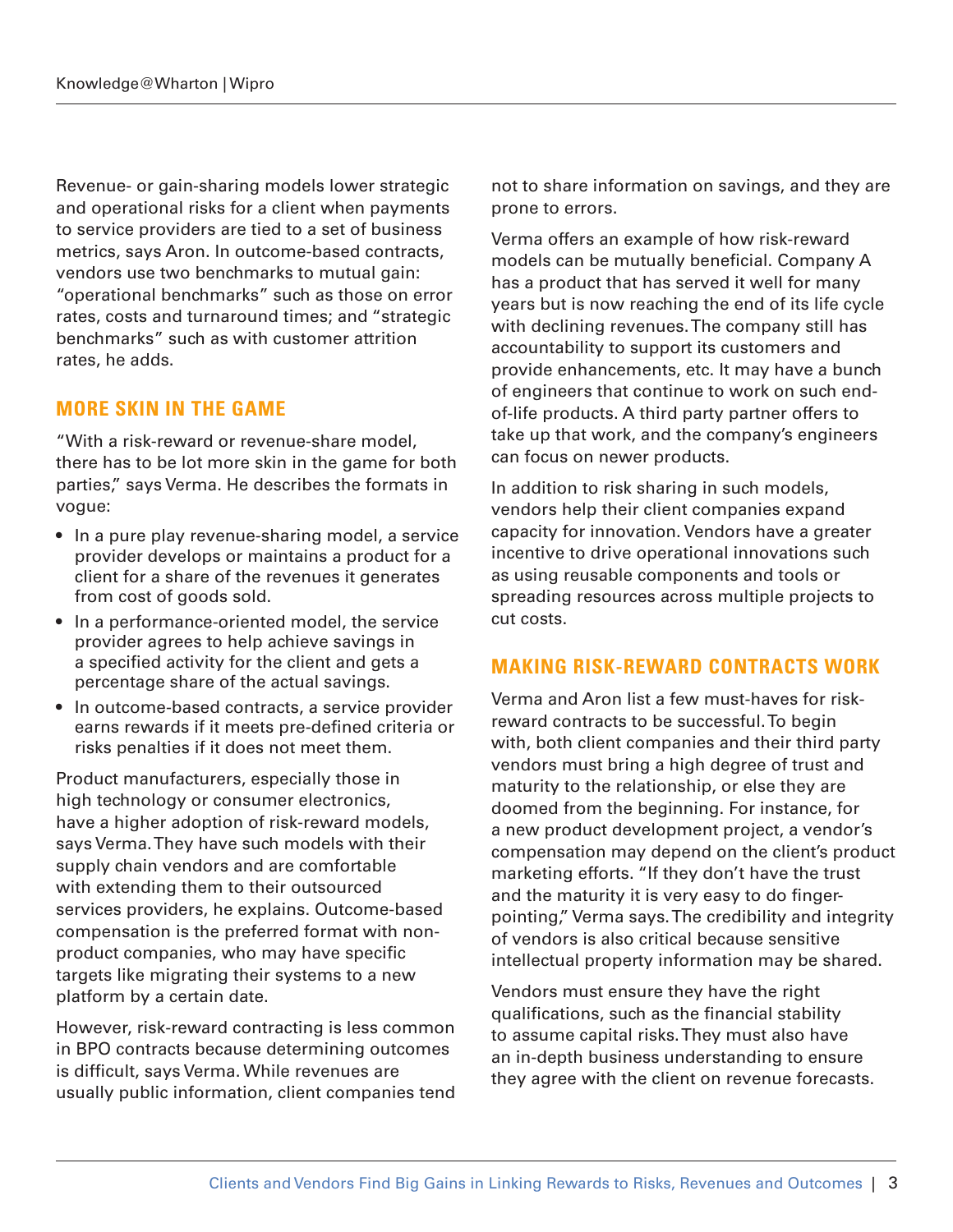Most of all, vendors must possess the requisite technological expertise. A failed project may mean losing a few million dollars for a vendor, but the complete loss of a market opportunity for the client.

For successful implementation, flexibility is important, according Verma and Aron. For example, if one part of a supply chain fails, they must have a second option to proceed. Alternatively, in a revenue-share contract, if a client falls short of sales forecast on a consistent basis (where the vendor is not at fault), they must find ways to compensate the vendor, such as a higher revenue share in subsequent quarters or compensation generated from other projects.

Further, appropriate governance structures must be in place. A high degree of mutual engagement is critical. In addition to formal quarterly or sixmonthly meets or conference calls for project reviews, "each party must feel they can pick up the phone and reach out to the other person if they see any concern or need any help," says Verma. Governance standards must define accountability at multiple stages and involve executives at both ends that can make financial and investment changes. In contracts involving multiple vendors, the role demarcations of each party must be clearly specified to avoid buck-passing.

# **EVOLUTION OF RISK-REWARD MODELS**

Verma explains how risk-reward models have evolved. In the initial phase of outsourced IT services, the key driver was labor arbitrage between developed countries such as the U.S. and relatively cheaper locations like India. That evolved into what he calls "process-led selling," where service providers offered to align client processes to create higher efficiencies. "Business-led selling" was the next stage. Here, for example, instead of selling a client data center services, service providers offered to improve end-customer experiences by not just managing the data centers but undertaking to educate customers on managing their accounts, complete with online and mobile apps.

Service providers have now moved further up the value chain in a partnership model where they are willing to invest along with their client in developing new products or services and marketing them jointly. Their new motto: "I am joined at the hip with you – I lose or win with you," says Verma. Select service providers that are financially sound and have gained experience, expertise, maturity and their clients' trust over time now have increased appetite to share risks with clients, he adds.

Do risk-reward models work well only in economic downturns? Not so, says Verma, explaining that clients and vendors that have seen how these models help share risk, cut costs, bring expertise and drive innovation, will stick with them. "Once a lion has tasted blood, it is very difficult for it to change."